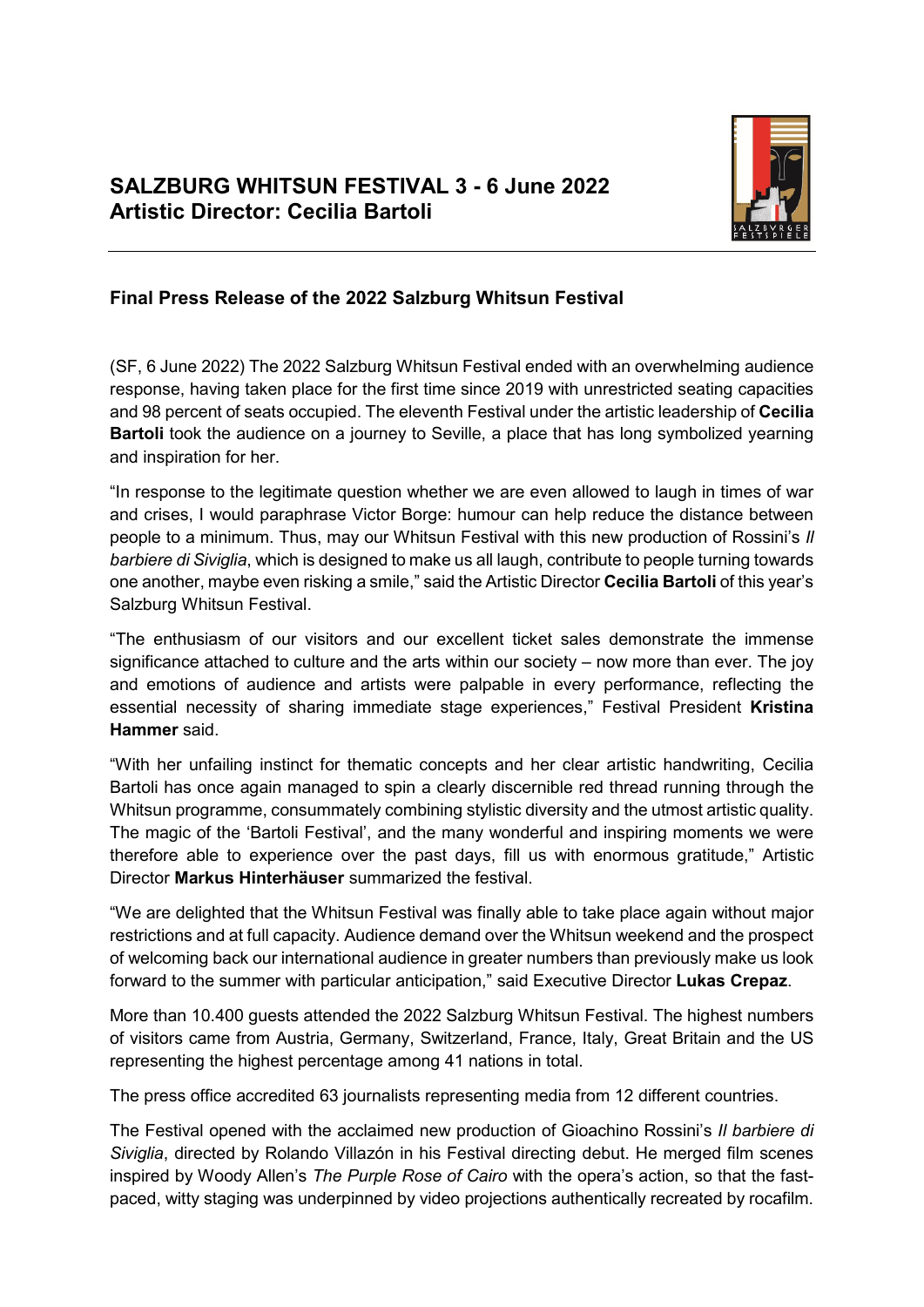The accuracy of every single punchline was reflected in the audience's frenetic applause. Cecilia Bartoli as Rosina, Edgardo Rocha as Conte d'Almaviva, Nicola Alaimo (Figaro), Ilebrando D'Arcangelo (Basilio) and Alessandro Corbelli (Bartolo) were outstanding soloists. Les Musiciens du Prince – Monaco and the Philharmonia Choir under the baton of Gianluca Capuano received their well-deserved share of the enthusiastic ovations.

Javier Perianes offered a pianistic highlight, performing a matinée programme featuring excerpts from Isaac Albéniz' four-volume anthology *Iberia*, from Manuel de Falla's suite *El amor brujo* and Enrique Granados' cycle *Goyescas*. The Iberian palette of sound colours inspired the audience to grateful ovations.

"La torre del oro", Seville's architectural landmark, was the symbolic inspiration of the programme presented by Christina Pluhar and her ensemble L'Arpeggiata, building bridges between the Old and the New Worlds on Saturday evening. From ground-breaking innovations of the  $16<sup>th</sup>$  century to  $20<sup>th</sup>$ -century compositions rooted in tradition, the exceptional concert offered a rich array of sounds.

Flamenco is often hailed as "the soul of Andalusia". Maria Pagés is one of the great personalities on today's flamenco scene, a master of all the classical and innovative variations on this genre. Together with alternating ensembles, she offered an impressive, passionate overview of different stylistic variants of consummate dance aesthetics.

The sacred concert on Whitsun Monday was dedicated to Cristóbal de Morales, one of the most important masters of the Spanish renaissance, and his famous student Francisco Guerrero. The vocal ensemble La Capella Reial de Catalunya and the instrumentalists of Hespèrion XXI also proved themselves masters of their art, offering a performance under Jordi Savall's leadership that revealed even the most minute contrapuntal details with compelling transparency.

Closing this year's Whitsun Festival, the gala concert "Carmencita & Friends" promises further vocal highlights. High-carat vocalists such as Cecilia Bartoli, Piotr Beczala, Rolando Villazón, Plácido Domingo, Nicola Alaimo, Ildebrando D'Arcangelo and John Osborn pay musical homage to the city of Seville. The orchestra Les Musiciens du Prince – Monaco, members of the Würth Philharmonic and the Philharmonia Choir from Vienna join their journey to Andalusia, conducted by Gianluca Capuano. Maria Pagés contributes choreographic colour.

The **film series** *Reflexión*, presented in cooperation with DAS KINO, found an enthusiastic audience of cineastes.

This summer, the staged production of *Il barbiere di Siviglia* will be revived: the premiere is scheduled for **4 August 2022**, with additional performances on 8, 11, 14 and 16 August at the Haus für Mozart. All performances are already sold out.

**Rolex** has been a main sponsor of the Salzburg Festival and the exclusive sponsor of the Salzburg Whitsun Festival since 2012. Thanks to this double partnership, which has been extended through 2027, the Whitsun Festival has been able to present a new opera production every year, which is then revived during the summer programme of the Salzburg Festival. In addition, Rolex has supported the Herbert von Karajan Young Conductors Award since 2021.

## **Photographs are available at:** <https://www.salzburgerfestspiele.at/presse/fotoservice>